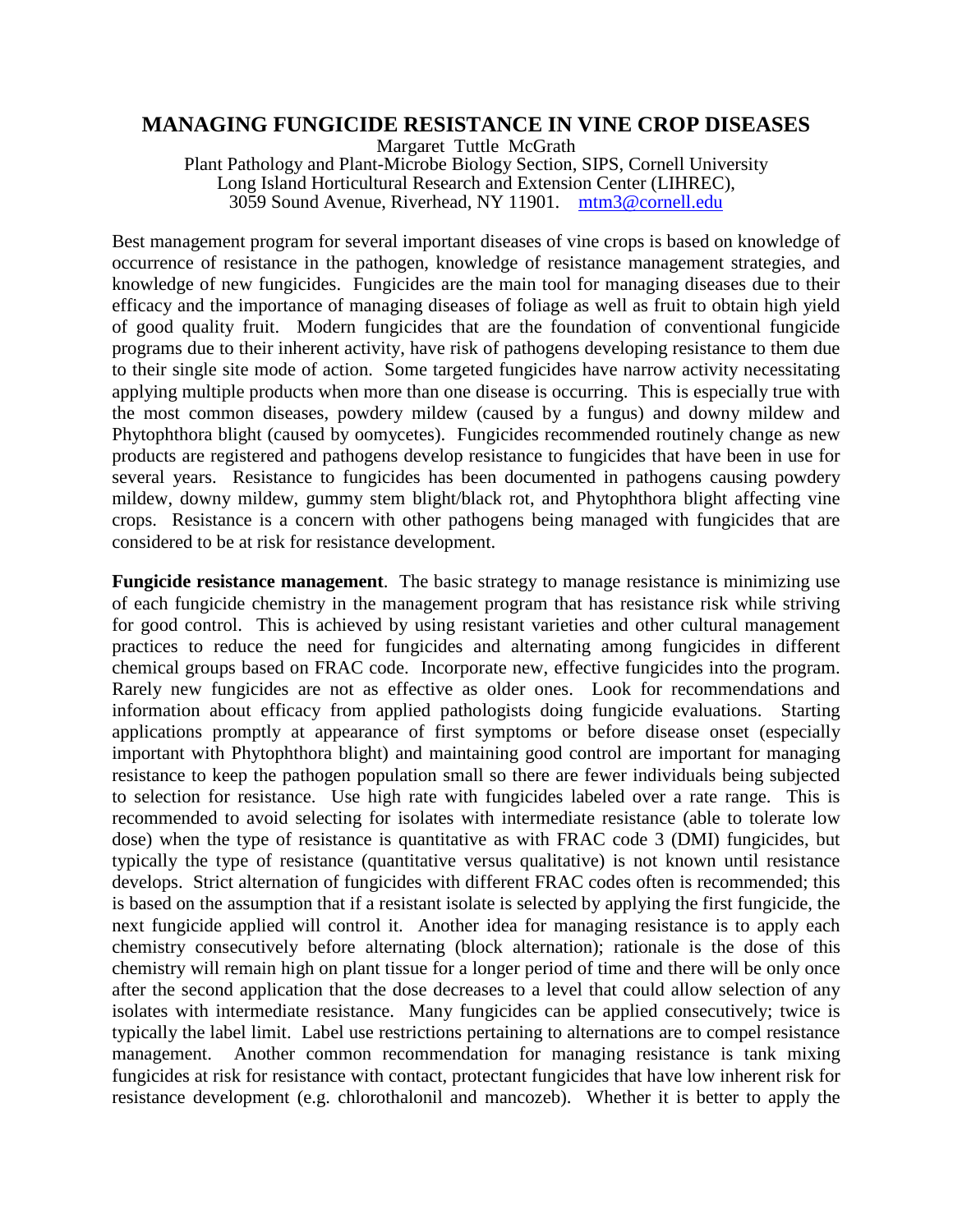most effective fungicide in an alternation program primarily early or late in disease development is an important question. Better control of cucumber downy mildew was achieved when the most effective fungicide was applied later when disease pressure was increasing rather than in an early application soon after disease onset. Testing strategies to manage resistance is difficult, and it cannot be done until the pathogen has already developed resistance.

**Powdery mildew** is the most common disease of cucurbit crops because the pathogen produces an abundance of spores widely dispersed by wind and the pathogen doesn't require leaf wetness or high humidity to infect as others do. Only cultural management practice is resistant varieties, which are available in most crop groups. Resistance in cucumber is standard in modern varieties and is so strong it is easy to forget this cucurbit type is susceptible until an Heirloom type is grown. Resistance in other cucurbits is not adequate used alone (without fungicides) to prevent impact of powdery mildew on yield. An integrated program with both resistant varieties and fungicides is recommended to maximize likelihood of effective control and to manage resistance as well as reduce selection pressure for isolates able to overcome resistant varieties.

Resistance has developed in this pathogen to six fungicide chemical groups: FRAC Code 1 (MBC fungicides; Topsin M), Code 11 (QoI fungicides; Quadris, Cabrio and Flint), Code U6 (Torino), Code 13 (Quintec), and to some fungicides in Code 3 (DMIs) and Code 7 (SDHIs). Fungicide resistance and efficacy have been studied at LIHREC for 30 years. This work documented control failure due to resistance to these chemistries by testing pathogen isolates from field plots where the fungicide was ineffective. Pathogen isolates collected every year from commercial and research fields are tested. Seedling bioassays are conducted in field plantings to assess resistance in pathogen populations. Recent results revealed that resistance in the pathogen to Code 1 and 11 fungicides and to the Code 7 fungicide boscalid (Endura, Pristine) have continued to be very common, therefore these continue to not be recommended for managing powdery mildew. Resistance to Code U6 and 13 has been found more commonly toward the end of the growing season. Fungicides in these groups are no longer recommended; growers with product left over could consider using at the start of powdery mildew development when resistant isolates have been less common. Testing isolates has revealed existence of isolates resistant to multiple fungicides in different chemical groups.

Recommended fungicide program to manage powdery mildew and fungicide resistance is to alternate among targeted, mobile fungicides in the 4 chemical groups below, and apply these with protectant fungicide. There are several protectants for powdery mildew, including chlorothalonil, sulfur, botanical and mineral oils, copper, and several biopesticides. Sulfur is most effective, but can injure cantaloupe leaves. Begin very early in disease development (one older leaf out of 50 with symptoms). Expect symptoms after plants start to product fruit.

Vivando (FRAC Code 50) has continued to provide excellent control in fungicide evaluations. Activity is limited to powdery mildew. Do not mix with horticultural oils. It can be applied three times per year with no more than two consecutive applications. REI is 12 hr. PHI is 0 days. Prolivo is a new Code 50 fungicide; it was tested at LIHREC in 2016 and found not to be as effective as Quintec; Vivando was not included in that evaluation.

DMI fungicides (Code 3) include Proline, Procure, and Rhyme (these are considered most effective) plus Aprovia Top, Folicur, Inspire Super, Mettle, Rally, Tebuzol, and TopGuard (also has Code 11 ingredient). Resistance is quantitative. Highest label rate is recommended because the pathogen has become less sensitive to this chemistry. Efficacy has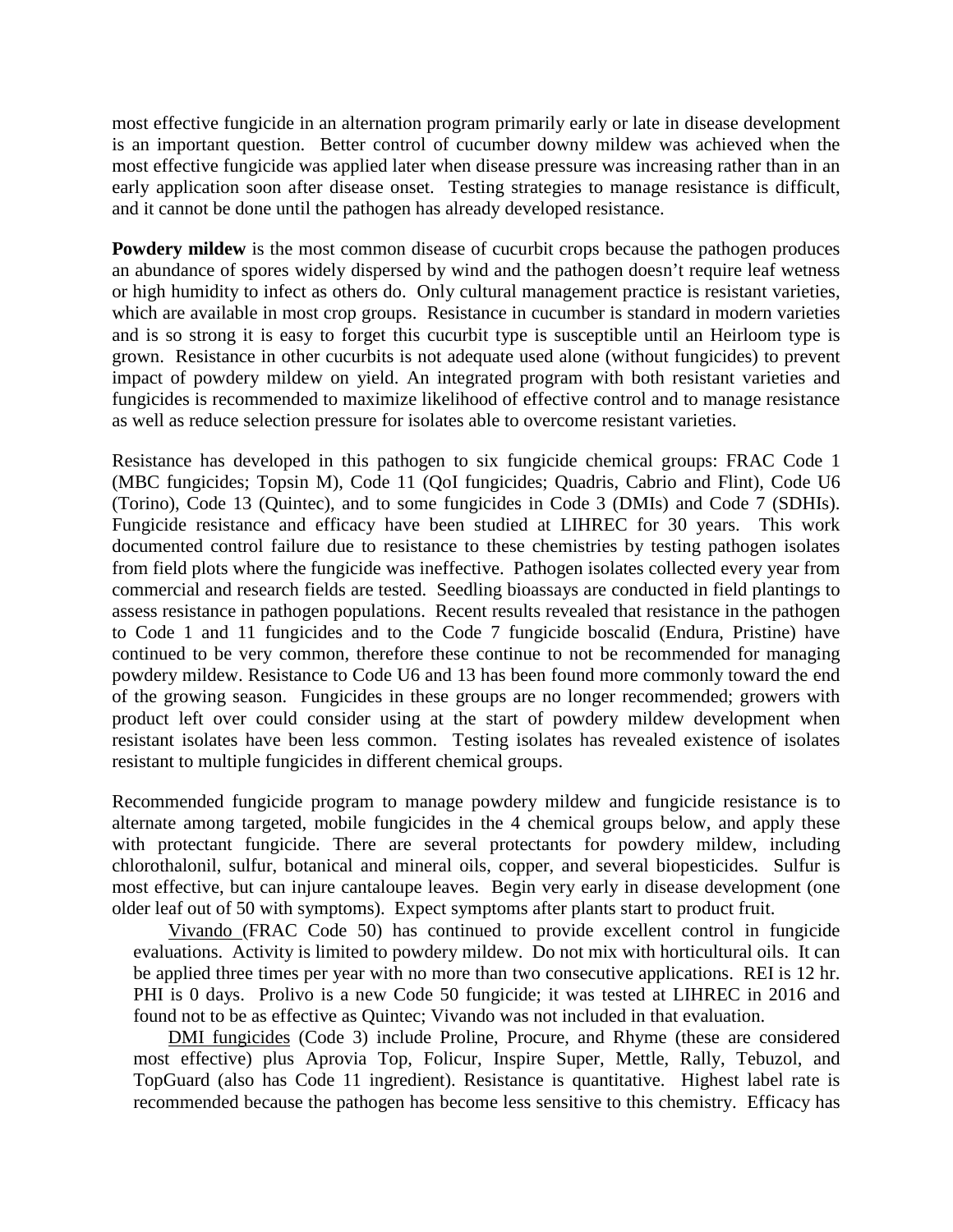varied in fungicide evaluations. Procure applied at its highest label rate provides a higher dose of active ingredient than the other Code 3 fungicides. Five applications can be made at this rate. REI is 12 hr for these fungicides. PHI is  $0 - 7$  days. Powdery mildew is the only labeled cucurbit disease for some of these; see last section for additional labeled diseases.

Gatten is in a new fungicide group (Code U13). Activity is limited to powdery mildew. It was not as effective as Vivando in a fungicide evaluation at LIHREC in 2018, but was as effective in a similar evaluation in 2019. Currently labeled for use on cantaloupe, cucumber, and squash. REI is 12 hr. PHI is 0 days.

Carboxamide fungicides (Code 7) include Luna fungicides (Luna Experience and Luna Sensation), Miravis Prime (also has Code 12 ingredient which targets other diseases), Fontelis, Endura, Pristine and Merivon. Powdery mildew pathogen strains resistant to boscalid, active ingredient in Endura and Pristine, have been detected since 2009 on Long Island and likely are the reason its efficacy has been poor in some fungicide evaluations. In laboratory assays boscalid-resistant strains exhibited sufficient cross resistance with Fontelis and Merivon that these are expected to be ineffective as well, but not with Luna fungicides. However, Luna Sensation failed in experiment at LIHREC in 2017. Luna Experience is the best choice. REI is 12 hr. PHI is 7. Maximum number of applications is 2-5, depending on rate used. Low rate is not recommended. Luna Experience also contains tebuconazole (Code 3), which needs to be considered when developing an alternation program. Luna Sensation is not recommended because it also contains trifloxystrobin (Code 11); resistance to this chemistry is very common. Limited use of Luna Experience is suggested.

**Downy mildew** is also primarily managed with fungicides due to lack of other management practices. Cucumbers with a new source of resistance are becoming available. Those that performed well in variety evaluations are DMR 401, NY264, Bristol and Citadel, which is a pickling type suitable for fresh market. Some suppression, albeit variable, can be obtained with varieties bred to be resistant to pathogen strains present before 2004. An important tool for determining when fungicide application is warranted is the forecast web site for this disease at http://cdm.ipmpipe.org. The forecast program monitors where the disease occurs and predicts where the pathogen likely will be successfully spread. Forecast system success depends on knowledge of where downy mildew is occurring; therefore, prompt reporting of outbreaks by growers to extension staff or the website is critical.

Resistance has been documented in the pathogen to fungicides in FRAC Codes 4 (e.g. Ridomil), 11 (Quadris), and 40 (Revus) and is suspected to have developed to other chemistry based on results from fungicide evaluations and fungicide sensitivity seedling bioassays conducted in several states recently. Poor to ineffective control has often been obtained with Forum (40) and Presidio (43), and less frequently with Previcur Flex (28) and Curzate or Tanos (both 27). Zampro (40+45) and Elumin (22) have sometimes exhibited poor control. Most effective fungicides are Orondis Ultra and Orondis Opti (49), Omega (29), Ranman (21), and Zing! (22). The pathogen is now known to exist as two host-specific clades and resistance / poor control has mostly been documented using isolates from cucumber and cucumber in fungicide evaluations and seedling bioassays. Cucumber is primarily infected by Clade A1 which also has been found on melons, except watermelon, which is infected by Clade A2 as are squashes and pumpkin. Fungicides ineffective on cucumber due to resistance may be effective on these other crops.